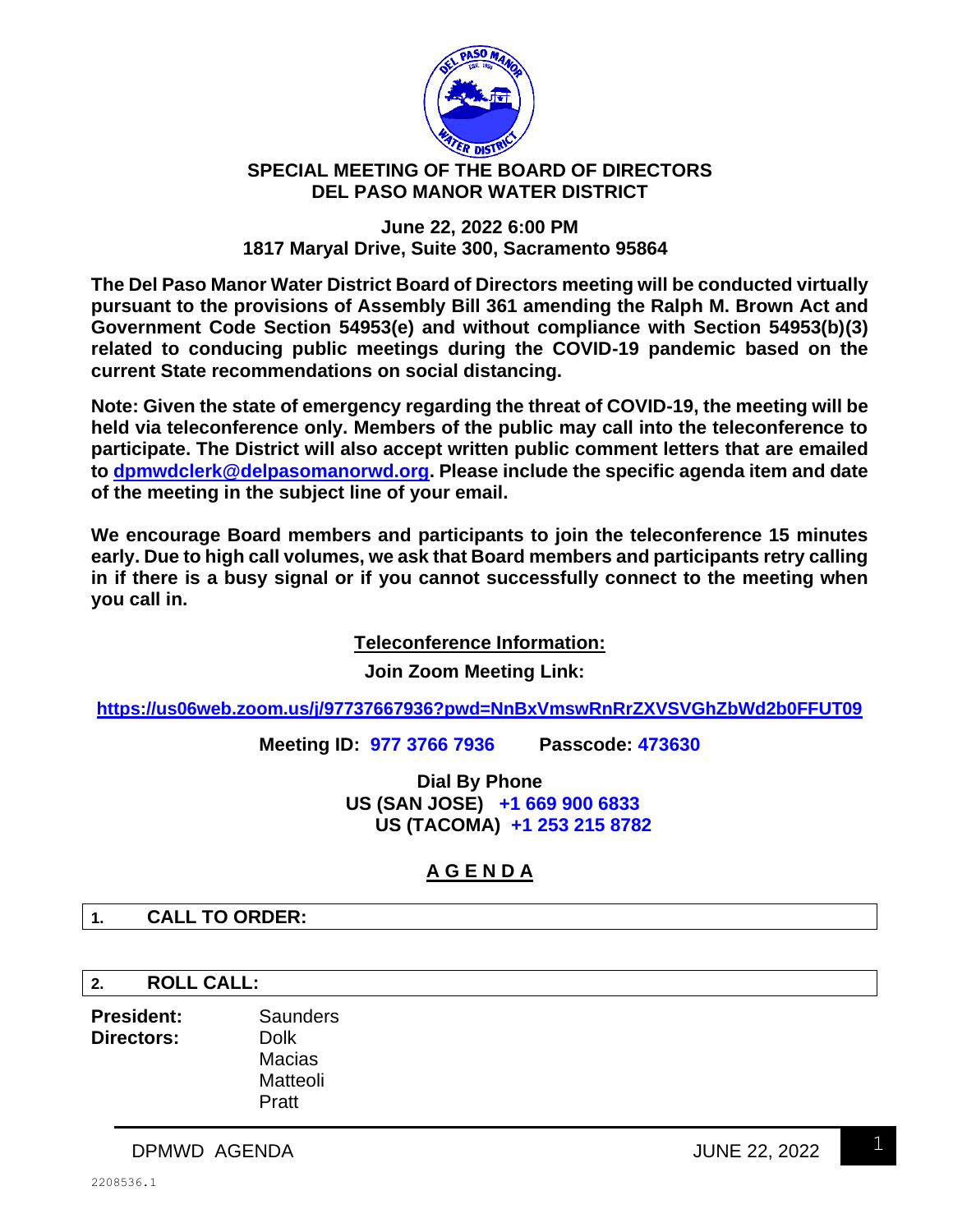## **3. ADOPTION OF AGENDA:** Members may pull an item from the agenda.

- **4. PUBLIC COMMENTS:** The Board of Directors welcomes participation at these meetings. Matters under the jurisdiction of the Board that are not posted on the agenda may be addressed by the public, California law prohibits the Board from acting on any matter which is not on the posted agenda, unless the members determines that it is an emergency or other situation specified in Government Code Section 54954.2. Public comments are limited to five (5) minutes per individual. Please make your comments directly to the DPMWD President. Comments will be accepted via teleconference and in writing.
- **5. CONSENT CALENDAR:** All items under Consent Calendar will be considered together by one action of the Board, any Member or members of the public may request that an item be removed and considered separately.

## **6. PUBLIC HEARING:**

## **7. OLD BUSINESS:**

### **8. NEW BUSINESS:**

#### **Item 8.A: Review of Draft 2022/2023 Annual Budget.**

**Recommendation:** Discuss 2022/2023 Draft Budget before 6/30/2022

Attch: Staff Report List of Accomplishments Since October 2021 2022/2023 Draft Budget

## **9. FIELD REPORT:** Verbal report

## **Item 9.A: No Report**

## **10. CLOSED SESSION:**

## **11. GENERAL MANAGERS COMMENTS:** Verbal report

**12. DIRECTORS COMMENTS:** Verbal information, non-action comments.

DPMWD AGENDA JUNE 22, 2022